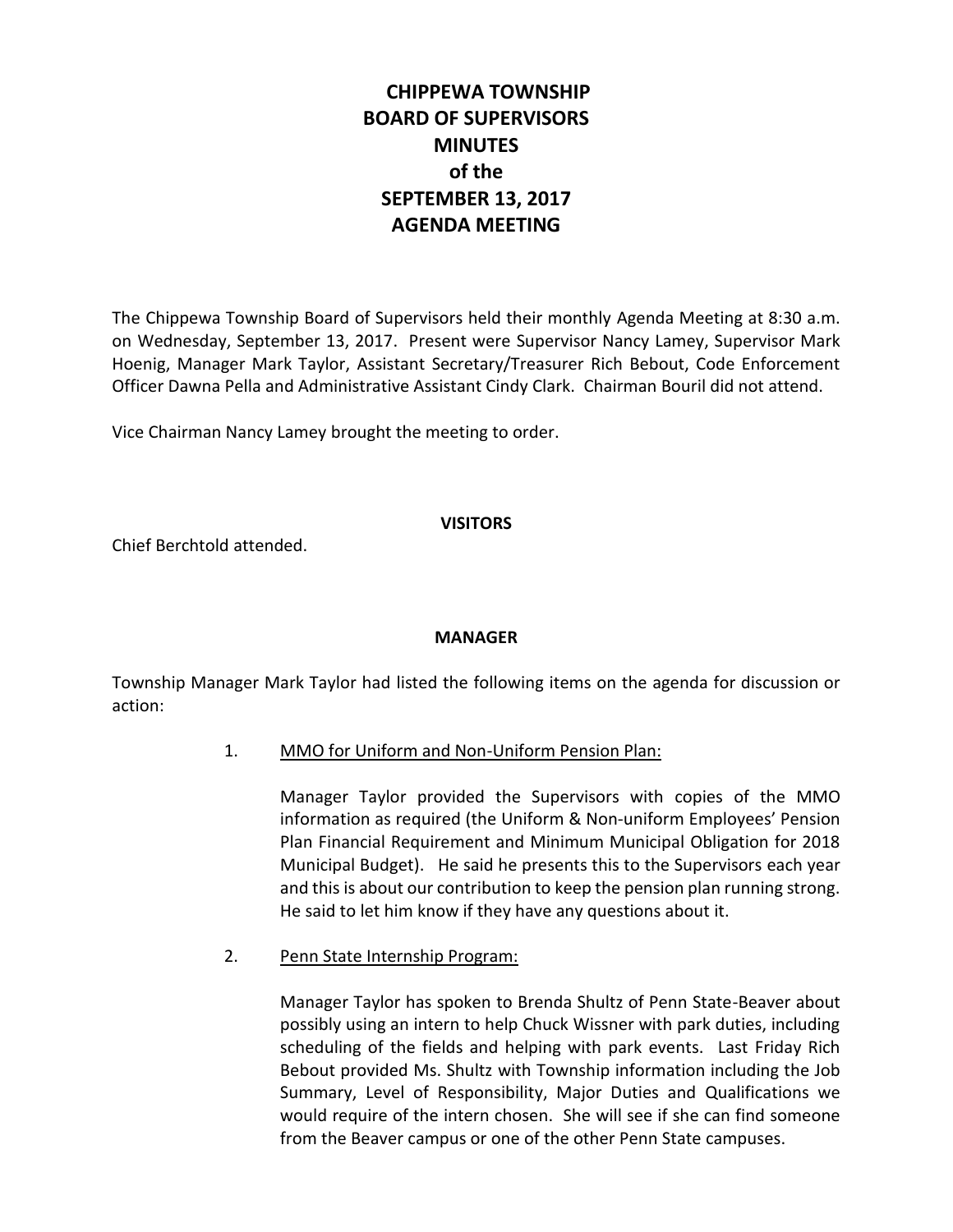#### 3. Military Banner Program:

The Evans City Mayor had spoken to the Supervisors several weeks ago regarding a Military Banner Program that Chippewa Township wants to implement in Veterans Park and at the Municipal Building. Rich Bebout has been researching this and said that many communities are having these banner programs now. He feels it is a wonderful program. 144 banners could be hung at Veterans Park and another 52 could be hung near the Municipal Building for a total of 196 banners. The families of the veterans would pay \$80. There was discussion about how long they would be on display and it was noted that although some communities keep theirs up all year, we would probably only display ours from Memorial Day to Veterans' Day due to bad weather taking a toll on them. Our Road Department crew will be responsible for putting them up and taking them down. Manager Taylor said that it shouldn't be too hard to remove them for the winter months if we leave the brackets on the poles. He feels we should only place them at Veterans Park and near the Municipal Building since we don't have an actual downtown area, and also because it might be unsafe for our road crew to be hanging them near the busy highway with the lift that Chippewa has. Although the program will be open to everyone, the residents of Chippewa Township will be notified of the banner program first through the fall newsletter which should go out in the month of October. Those getting newsletters will have the first opportunity to order a banner. Manager Taylor said they didn't want to make too many rules about who can order a banner because that would be very confusing and it would be hard to draw lines. He said he welcomes comments about this program from the Supervisors.

#### 4. Clear.gov Software:

Three pages of CLEARGOV information were provided to the Supervisors. CLEARGOV has the ability to pull Township information, show breakdowns of information and show how we compare to other municipalities. It would show at a glance how Chippewa Township is spending its money. Rich Bebout said this would make it easier for the Supervisors to look at the budgets and make decisions about the budget. The CLEARGOV cost is \$1750.00 for one year. Manager Taylor feels we should give this a try and added that if the program isn't as helpful as we thought it would be we can leave the program after the year is over.

**Chippewa Township Supervisors' Minutes Page 3 of 4 September 13, 2017**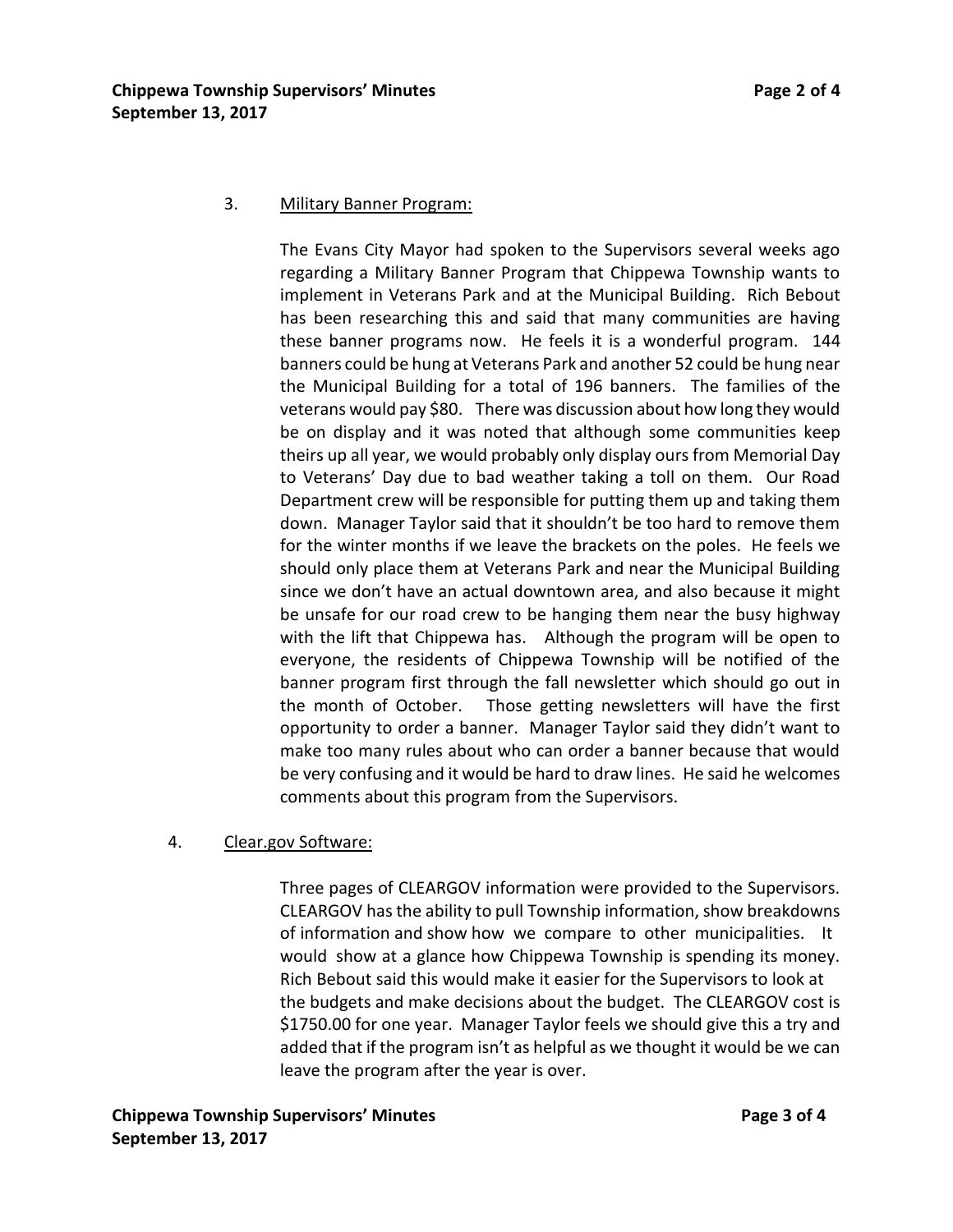## 5. Resolution # 2017-10: In Support of a Citizens' Commission for Legislative and Congressional Redistricting:

Supervisor Hoenig explained that this resolution is to stop townships from being divided by redistricting and to assure that each township will have just have one representative. Maps are being redrawn for the benefit of a political party. This is asking for natural boundaries. Many other cities have passed this resolution. Representative Marshall is a co-sponsor of this. Mr. Taylor said that this will be on next Wednesday's agenda.

## 6. Northwestern Human Services of PA - Consolidation Plan:

Manager Taylor said this is off of Theodore Drive and the plans for this are in the Supervisors' office. They are consolidating land. They want to add on to the right side of the property. They own two big lots and wouldn't meet the building set-back requirements so they had to do a lot line removal. Since they own two big lots there, they originally wanted to go off the back but they realized that the property line wasn't where they thought it was so their request was denied. So they asked about using land on the side which would require a lot line removal. He said that it was reviewed last night at the Planning Commission meeting and there are a few contingencies to take care of.

#### 7. Amanda L. Kalcevic – Plan of Subdivision:

This property is off of Achortown Road. Manager Taylor said that she is subdividing a lot. The owner has to go through a DEP planning module because there is no public sewer there. He said the sewage issue has to be figured out and said that this could be a lengthy process. He said the subdivision plans are fine with just a few notes on the drawings but the planning module still has to be done. This will be discussed at the Supervisors' regular meeting next Wednesday night.

## **MANAGER'S MISCELLANEOUS ITEMS**

Manager Taylor said that the mobile clinic will be located outside the Township Building on Monday, October  $9<sup>th</sup>$  from about 6 a.m. to 6 p.m. The library downstairs and Representative Marshall's office will both be closed for the Columbus Day holiday on that day, which will make the traffic & parking for the mobile clinic easier. There will be less people in and out of the Township building on the holiday which is the reason the Manager chose October 9<sup>th</sup>. He will figure out the details and decide where the unit should park prior to that day.

**Chippewa Township Supervisors' Minutes Page 4 of 4 September 13, 2017**